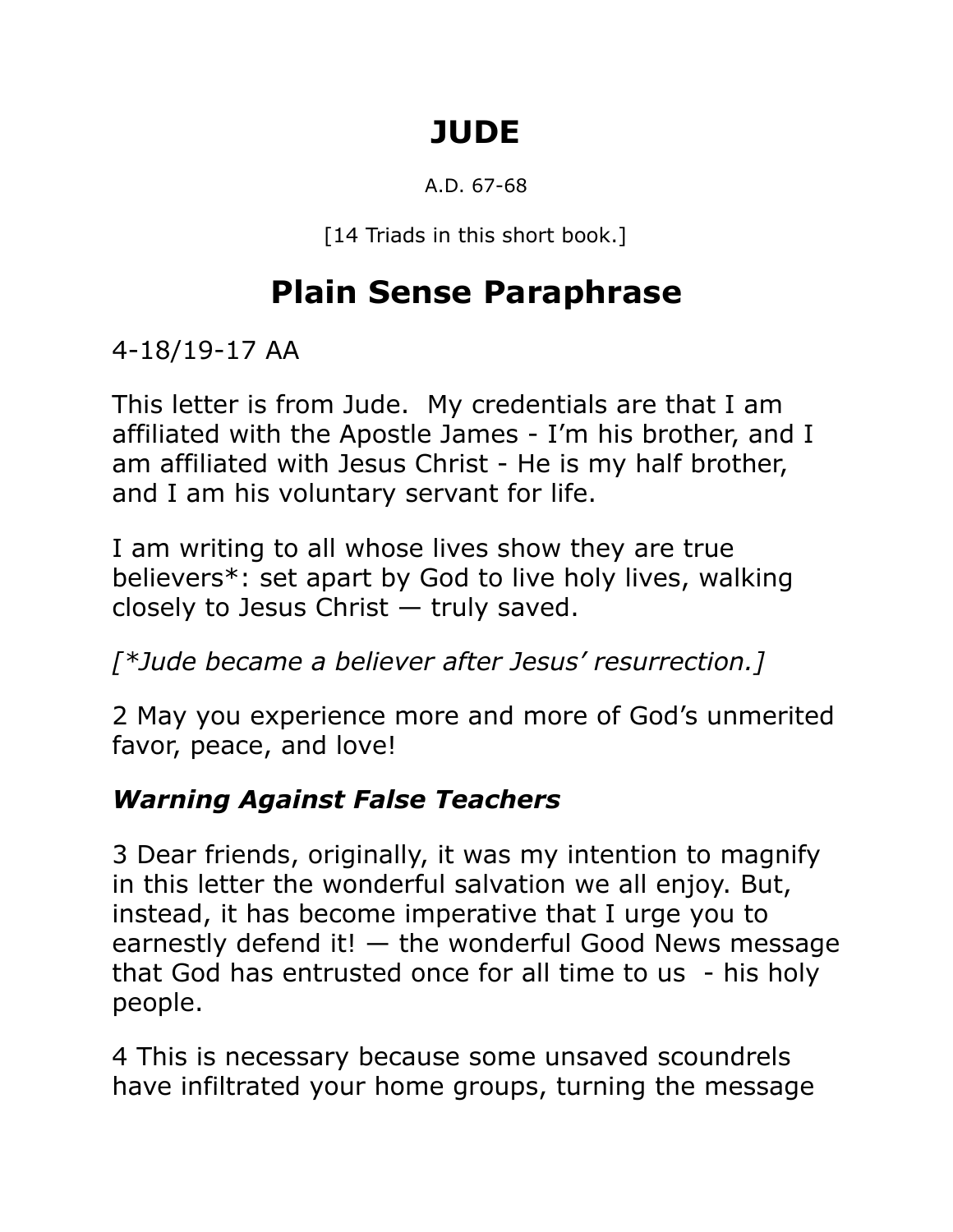of the grace of God into license to sin. They are claiming that since we are saved by grace [no longer under the Old Testament Law, and all our sins are paid for by Christ's death], it doesn't matter if we live self-centered, sinful, filthy lives. ["We can live any way we please: God loves us, anyhow."]

These kinds of people were condemned long ago - both by Old Testament prophecies and examples - because they refuse to surrender their lives to Jesus Christ, our Lord and Master.

5 I'll remind you of a few examples - though I know you already know these things.

You recall that, even though our Lord rescued the nation of Israel from Egypt, He later destroyed those who did not remain faithful to Him.

6 And you recall what happened to the angels who were not content to live celibate lives as God intended but left the heavenly sphere and cohabited with women on this earth: God has kept them securely chained in prisons of darkness in Tartarus, ever since, waiting for the great day of judgment.

7 And don't forget Sodom and Gomorrah and their neighboring towns - Admah and Zeboim, which were filled with immorality and every kind of sexual perversion similar to these angels. Those cities were destroyed by fire and serve as a warning of the eternal fire of God's judgment awaiting all those who live like they did.

8 Just like these examples, the corrupt people who have infiltrated your home groups — basing their authority on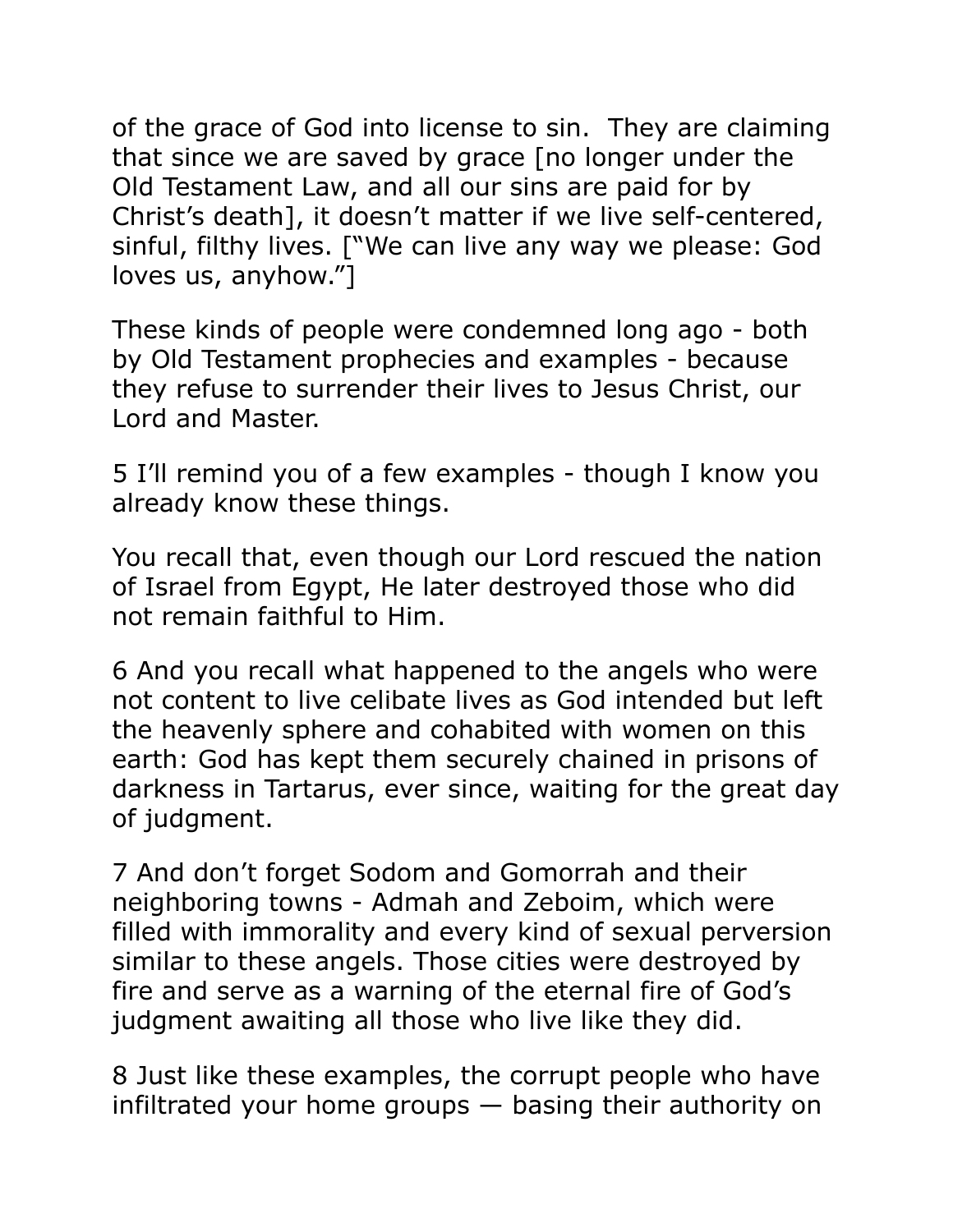their dreams and 'visions' rather than on God's Word live immoral lives, do not submit to godly authority, and scoff at the capability of satan and his demons to deceive or defeat them.

9 Contrast their attitude with Michael's, one of the mightiest of the angels, who did not presume to accuse the devil *[a Cherub; greater in authority than Michael]* of blasphemy, but simply said, "The Lord rebuke you!" (This took place when Michael was arguing with the devil about custody of Moses' body.) [Quoted from "The Assumption of Moses"]

10 But people like these scoff at any spiritual truth that seems unreasonable to them, and like animals with no spiritual perception, they simply follow their natural reason and passions — to their own corruption and destruction.

11 I assure you that they are heading for serious trouble!

For they are following in the footsteps of Cain, who, ruled simply by his instincts and passions, killed his brother and became an outcast in society.

They are greedy, like Balaam  $-$  who would do anything for money, no matter how much it 'cost' him.

And they are like Korah — whose rebellion against Moses' leadership ended in his death.

12 These people are totally out of place at your weekly fellowship meals, [like rocks hidden beneath the surface of the sea, ready to wreck a ship  $-$  shamelessly stuffing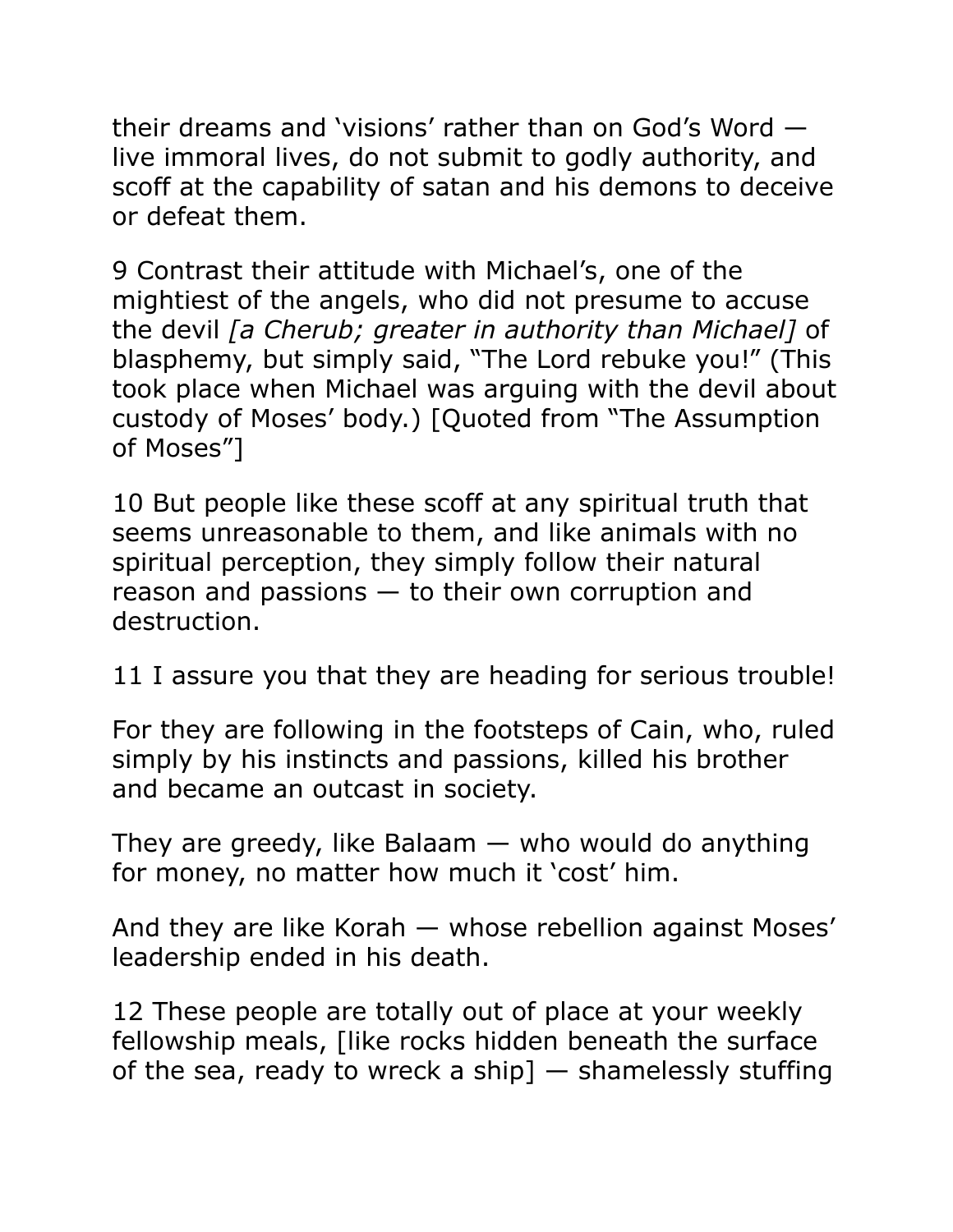themselves at a meal which is intended to celebrate the Lord's love for us and our love for Him and each other.

Like puffed up rainclouds, blown about by the wind but never delivering any rain, they never deliver any good thing expected of them.

They are like bare, autumn trees, but they are are doubly dead: for not only are their lives totally bare of any godly leaves or fruit, but they also have no roots in Christ.

13 Like crashing ocean waves depositing dirty foam on the beach, the only thing these people leave behind in their wake is shame and disgrace.

Like the planets that circle endlessly through the darkness of outer space, so they endlessly fail to find the truth and are doomed to spend eternity in pitch darkness.

### *The Judgment of False Teachers*

14 Enoch, who lived in the seventh generation after Adam, prophesied about these kinds of people. He said, "Listen! The Lord is coming with countless thousands of his holy ones 15 to bring judgment upon all the people of the world. He will convict every unsaved person among them of every ungodly act they have ever done in their rejection of God and His ways, as well as of every grumbling and blasphemous word these sinners have spoken against the God they refused to acknowledge."

16 Just like the Israelites being led by God through the wilderness, these people do nothing but grumble and complain, thinking only of themselves and their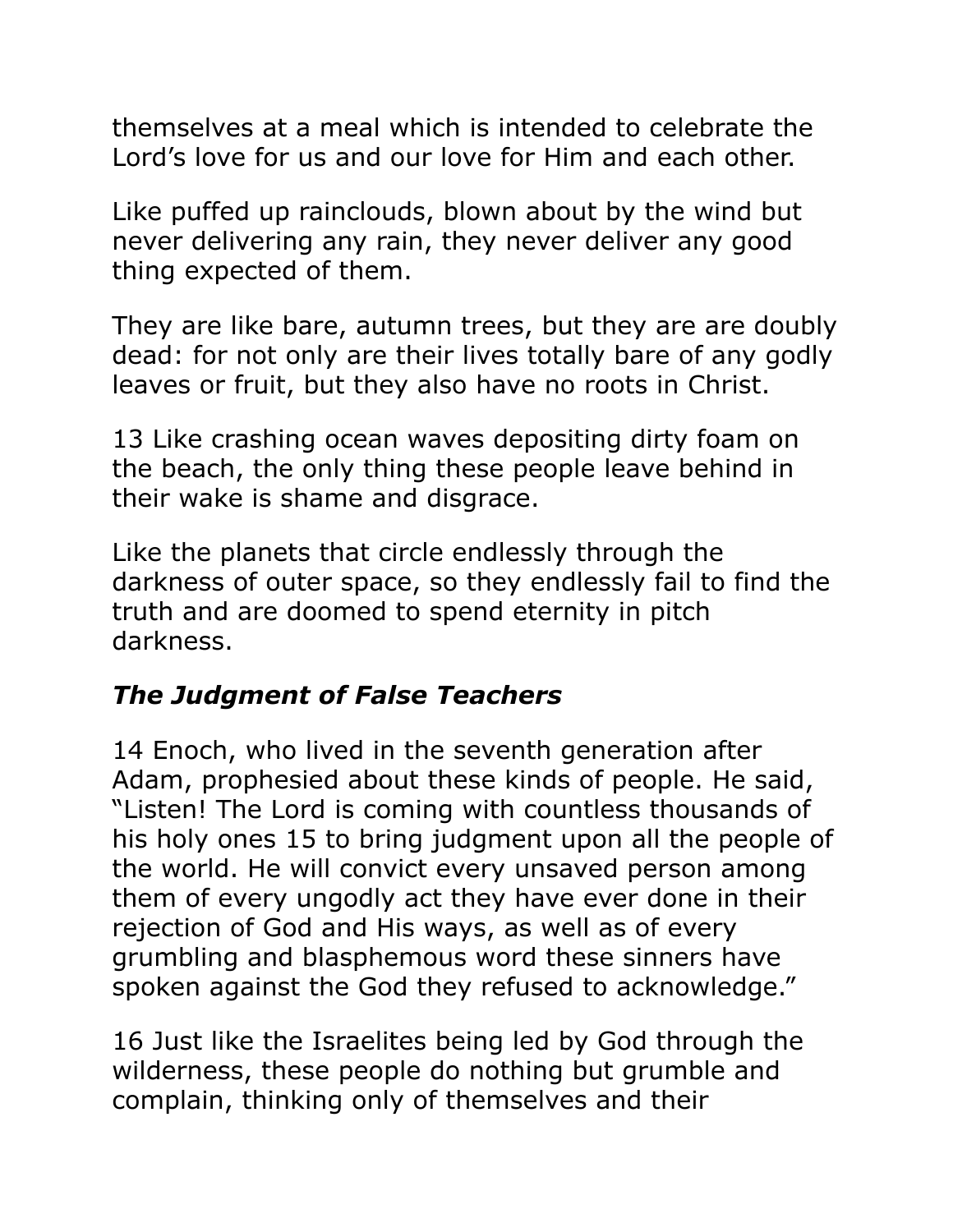stomachs. They love to be the center of attention and to brag about themselves and what they know and have done. The only time they show deference or respect to anybody else is if they think it will be to their advantage.

17 But certainly, my dear friends, you remember this very thing was predicted by apostles of our Lord Jesus Christ. 18 You heard them say that in the last times there would be people who would scoff at following God and His Word, and who would, instead, follow their own perversions and lusts.

19 So, these are the kind of people who are creating divisions among you. Don't be fooled by them. Their selfcentered lives are all the proof you need that they do not have God's Spirit in them.

## *The Obligation of the Believers*

20 Don't fall for their words or follow their example. Instead, dear friends, — strengthening each other's faith in the wonderful truths of the Good News message, and praying in the Holy Ghost for faith and endurance  $-21$ keep your faith in God, and your love for Him, strong, in full anticipation of the return of our Lord Jesus Christ in the Rapture, and the eternal life in Heaven, He has promised you.

22 You may be able, with love and patience, to rescue some of the people we've been talking about. 23 Saving the rest of them will be like trying to rescue people from a burning building - it will be hot, dangerous work, and you will have to be very careful that their sooty lives don't rub off on you while you're trying to help them.